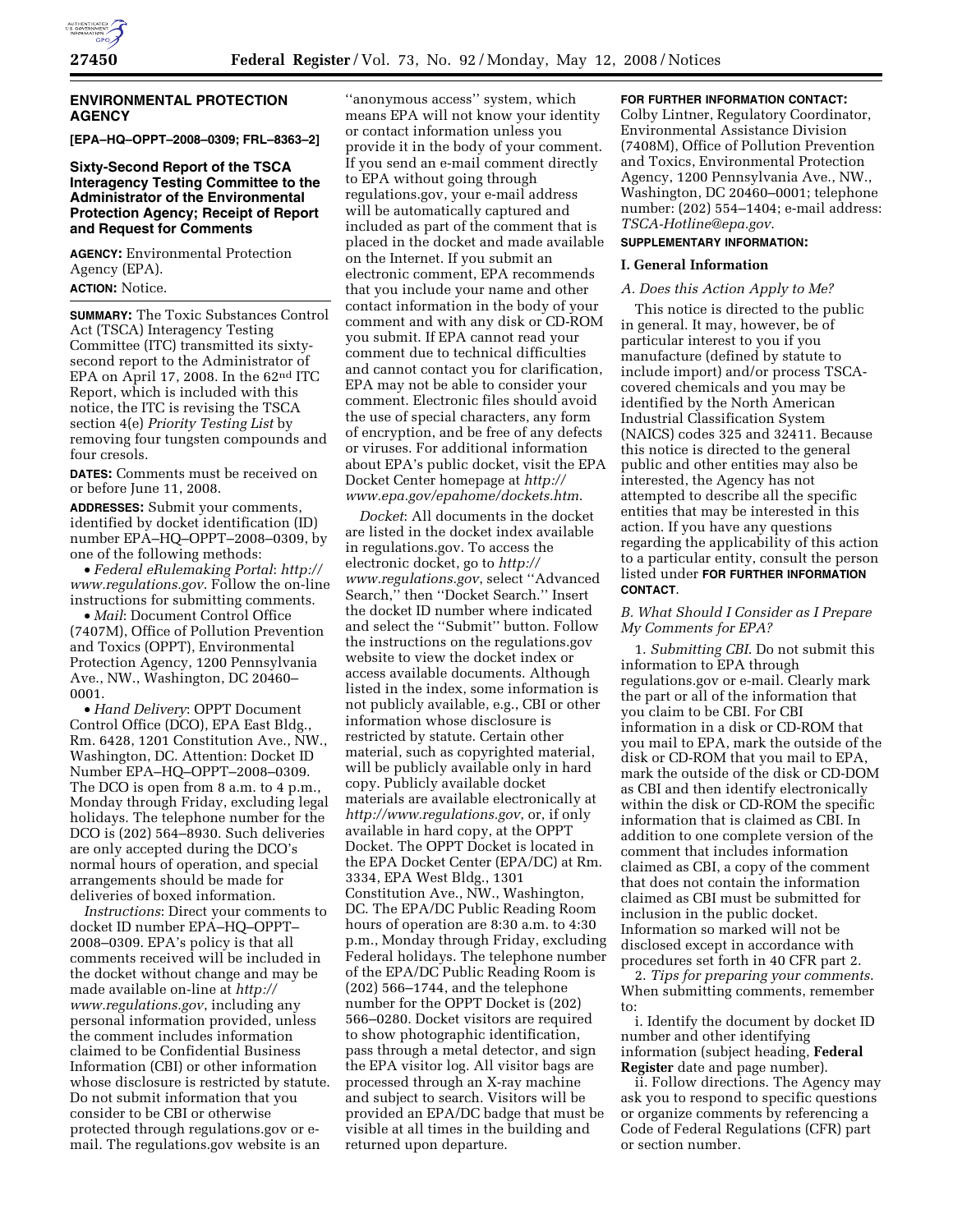iii. Explain why you agree or disagree; suggest alternatives and substitute language for your requested changes.

iv. Describe any assumptions and provide any technical information and/ or data that you used.

v. If you estimate potential costs or burdens, explain how you arrived at your estimate in sufficient detail to allow for it to be reproduced.

vi. Provide specific examples to illustrate your concerns and suggest alternatives.

vii. Explain your views as clearly as possible, avoiding the use of profanity or personal threats.

viii. Make sure to submit your comments by the comment period deadline identified.

### **II. Background**

The Toxic Substances Control Act (TSCA) (15 U.S.C. 260l *et seq*.) authorizes the Administrator of EPA to promulgate regulations under TSCA section 4(a) requiring testing of chemicals and chemical groups in order to develop data relevant to determining the risks that such chemicals and chemical groups may present to health or the environment. Section 4(e) of TSCA established the ITC to recommend chemicals and chemical groups to the Administrator of EPA for priority testing consideration. Section 4(e) of TSCA directs the ITC to revise

the TSCA section 4(e) *Priority Testing List* at least every 6 months.

You may access additional information about the ITC at *http:// www.epa.gov/opptintr/itc*.

### *A. The 62nd ITC Report*

The ITC is revising the TSCA section 4(e) *Priority Testing List* by removing four tungsten compounds and four cresols.

## *B. Status of the Priority Testing List*

The *Priority Testing List* includes 2 alkylphenols, 1 tungsten compound, 12 lead compounds, 16 chemicals with insufficient dermal absorption rate data, and 208 High Production Volume (HPV) Challenge Program orphan chemicals.

#### **List of Subjects**

Environmental protection, Chemicals, Hazardous substances.

Dated: May 5, 2008.

## **Charles M. Auer,**

*Director, Office of Pollution Prevention and Toxics.* 

## **Sixty-Second Report of the TSCA Interagency Testing Committee to the Administrator of the Environmental Protection Agency**

**Table of Contents** 

Summary

## I. Background

- II. TSCA Section 8 Reporting
- A. TSCA Section 8 Reporting Rules
- B. ITC's Use of TSCA Section 8 and Other Information
- III. ITC's Activities During this Reporting Period (December 2007 to May 2008)
- IV. Revisions to the TSCA Section 4(e) Priority Testing List: Chemicals Removed from the Priority Testing List
- A. Tungsten Compounds
- B. Cresols
- V. References
- VI. The TSCA Interagency Testing Committee

#### **Summary**

The ITC is revising the Toxic Substances Control Act (TSCA) section 4(e) *Priority Testing List* by removing four tungsten compounds and four cresols. The TSCA section 4(e) *Priority Testing List* is Table 1 of this unit.

| TABLE 1.—TSCA SECTION 4(E) PRIORITY TESTING LIST (MAY 2008) |  |  |  |
|-------------------------------------------------------------|--|--|--|
|-------------------------------------------------------------|--|--|--|

| <b>ITC Report</b> | Date          | Chemical Name/Group<br>Action                                                           |             |
|-------------------|---------------|-----------------------------------------------------------------------------------------|-------------|
| 31                | January 1993  | 2 Chemicals with insufficient dermal absorption rate data<br>Designated                 |             |
| 32                | May 1993      | 10 Chemicals with insufficient dermal absorption rate data<br>Designated                |             |
| 35                | November 1994 | 4 Chemicals with insufficient dermal absorption rate data<br>Designated                 |             |
| 37                | November 1995 | Branched 4-nonylphenol (mixed isomers)<br>Recommended                                   |             |
| 41                | November 1997 | Phenol, 4-(1,1,3,3-tetramethylbutyl)-                                                   | Recommended |
| 53                | November 2003 | Sodium tungstate ( $Na2$ (WO <sub>4</sub> )), dihydrate<br>Recommended                  |             |
| 55                | December 2004 | 204 High Production Volume (HPV) Challenge Program or-<br>Recommended<br>phan chemicals |             |
| 56                | August 2005   | 4 HPV Challenge Program orphan chemicals                                                | Recommended |
| 60                | May 2007      | 12 Lead and lead compounds<br>Recommended                                               |             |

## **I. Background**

The ITC was established by section 4(e) of TSCA ''to make recommendations to the Administrator respecting the chemical substances and mixtures to which the Administrator should give priority consideration for the promulgation of rules for testing under section 4(a).... At least every six

months ..., the Committee shall make such revisions to the *Priority Testing List* as it determines to be necessary and transmit them to the Administrator together with the Committee's reasons for the revisions'' (Public Law 94–469, 90 Stat. 2003 *et seq*., 15 U.S.C. 2601 *et seq*.). ITC reports are available from the ITC's website (*http://www.epa.gov/* 

*opptintr/itc*) within a few days of submission to the EPA Administrator and from the EPA's website (*http:// www.epa.gov/fedrgstr*) after publication in the **Federal Register**. The ITC produces its revisions to the *Priority Testing List* with administrative and technical support from the ITC staff, ITC members, and their U.S. Government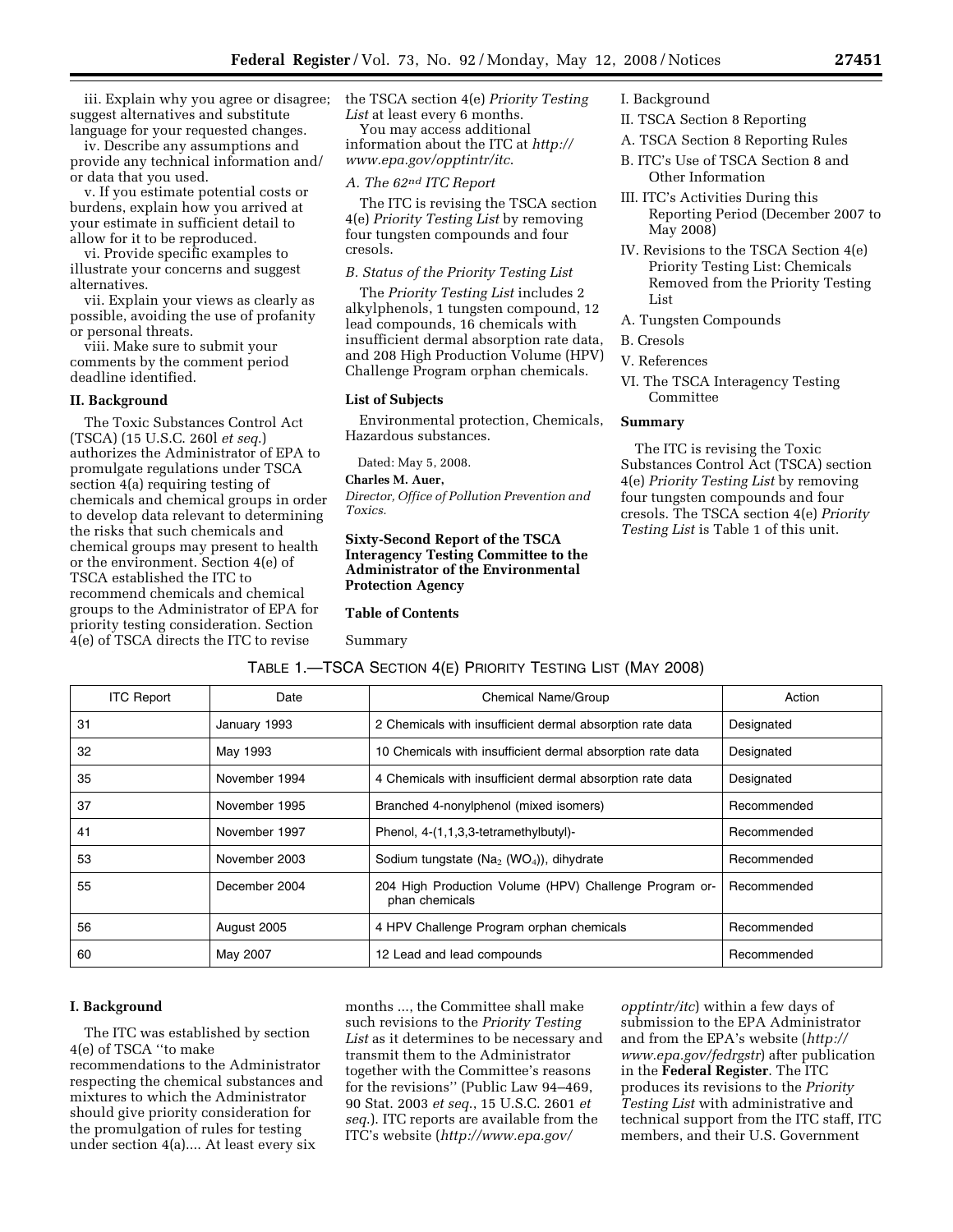organizations, and contract support provided by EPA. ITC members and staff are listed at the end of this report.

## **II. TSCA Section 8 Reporting**

## *A. TSCA Section 8 Reporting Rules*

Following receipt of the ITC's report (and the revised *Priority Testing List*) by the EPA Administrator, EPA's Office of Pollution Prevention and Toxics (OPPT) may add the chemicals from the revised *Priority Testing List* to the TSCA section 8(a) Preliminary Assessment Information Reporting (PAIR) or TSCA section 8(d) Health and Safety Data Reporting (HaSDR) rules. The PAIR rule requires manufacturers (including importers) of chemicals added to the *Priority Testing List* to submit to EPA certain production and exposure information (*http://www.epa.gov/oppt/ chemtest/pubs/pairform.pdf*). As provided for in the PAIR rule, whenever EPA announces the receipt of an ITC report, EPA amends, unless otherwise instructed by the ITC, the PAIR rule by adding the recommended (or designated) chemicals that have been added to the *Priority Testing List* by the ITC.

The HaSDR rule requires certain past, current, and proposed manufacturers, importers, and (if specified by EPA) processors of listed chemicals to submit to EPA copies and lists of unpublished health and safety studies on the listed chemicals that they manufacture, import, or (if specified by EPA) process. As provided for in the HaSDR rule, whenever EPA announces the receipt of an ITC report, EPA amends, unless otherwise instructed by the ITC, the HaSDR rule by adding the recommended (or designated) chemicals that have been added to the *Priority Testing List* by the ITC.

## *B. ITC's Use of TSCA Section 8 and Other Information*

The ITC's use of TSCA section 8 and other information is described in the 52nd ITC Report (*http://www.epa.gov/ opptintr/itc*).

## **III. ITC's Activities During this Reporting Period (December 2007 to May 2008)**

During this reporting period, the ITC discussed tungsten compounds and cresols.

## **IV. Revisions to the TSCA Section 4(e) Priority Testing List: Chemicals Removed from the Priority Testing List**

## *A. Tungsten Compounds*

Of the 22 tungsten compounds added to the *Priority Testing List* in the 53rd ITC Report (Ref. 1) and the  $56<sup>th</sup>$  ITC

Report (Ref. 2), 12 were removed in the 58th ITC Report (Ref. 3), and 5 were removed in the 59th ITC Report (Ref. 4). At this time the ITC is removing 4 tungsten compounds from the *Priority Testing List* (see Table 2 of this unit).

TABLE 2.—TUNGSTEN COMPOUNDS BEING REMOVED FROM THE PRI-ORITY TESTING LIST

| CAS No.    | Chemical Name                                                    |  |
|------------|------------------------------------------------------------------|--|
| 1314-35-8  | Tungsten oxide (WO <sub>3</sub> )                                |  |
| 7440-33-7  | Tungsten                                                         |  |
| 11120-25-5 | Tungstate<br>$(W_{12}(OH)_2O_{40}^{10})$ , am-<br>monium (1:10)  |  |
| 13472-45-2 | Tungstate ( $WO4$ <sup>2-</sup> ), sodium<br>$(1:2)$ , $(T-4)$ - |  |

Prior to removing these 4 tungsten compounds, the PAIR reports submitted in response to the December 7, 2004, PAIR rule (Ref. 5) were reviewed. The ITC is removing tungstate  $(W_{12}(OH)_{2}O_{40}^{10})$ , ammonium (1:10) and tungstate (WO4 2-), sodium (1:2), (T-4) because the data submitted in response to the December 7, 2004 PAIR rule suggested low potential for occupational exposure. The ITC is removing tungsten from the *Priority Testing List* because the toxicological profile for tungsten (*http://www.atsdr.cdc.gov/toxprofiles/ tp186.html*) summarizes the health effects information. The ITC is removing tungsten oxide  $(WO_3)$ , a.k.a. tungsten trioxide because of the voluntary information provided by the International Tungsten Industry Association and their cooperation in a National Toxicology Program/National Institute for Occupational Safety and Health research program to address exposure and toxicity data needs. The ITC is retaining tungstate  $(WO<sub>4</sub><sup>2</sup>-),$ disodium, dihydrate, (T-4)-, a.k.a. sodium tungstate (Na<sub>2</sub> (WO<sub>4</sub>)), dihydrate (CAS No. 10213–10–2), on the *Priority Testing List* because of ongoing discussions with the International Tungsten Industry Association to obtain:

1. Recent non–Confidential Business Information estimates of annual production or importation volume data and trends, and chemical–specific use information, including percentages of production or importation that are associated with different uses.

2. Estimates of the number of exposed humans and concentrations of sodium tungstate, dihydrate to which humans may be exposed in each relevant manufacturing, processing, or other occupational scenario.

3. Case studies from occupationally exposed workers and pharmacokinetics, dermal, inhalation, as well as any oral acute toxicity, subchronic toxicity, chronic toxicity, genotoxicity, carcinogenicity, neurotoxicity, reproductive and developmental toxicity, and epidemiology studies.

## *B. Cresols*

Cresols were added to the *Priority Testing List* in the 61st ITC Report to obtain unpublished data on dermal sensitization (Ref. 6). The four cresols are listed in Table 3 of this unit.

# TABLE 3.—CRESOLS BEING REMOVED FROM THE PRIORITY TESTING LIST

| CAS No.         | TSCA Inven-<br>tory Name | Common<br>Name   |
|-----------------|--------------------------|------------------|
| $95 - 48 - 7$   | Phenol, 2-<br>methyl-    | o-Cresol         |
| $106 - 44 - 5$  | Phenol. 4-<br>methyl-    | p-Cresol         |
| $108 - 39 - 4$  | Phenol, 3-<br>methyl-    | $m$ -Cresol      |
| $1319 - 77 - 3$ | Phenol, methyl-          | Mixed<br>Cresols |

In response to the 61st ITC Report, the Cresols Panel of the American Chemistry Council (ACC) submitted a February 27, 2008 letter to EPA's Office of Pollution Prevention and Toxics Document Control Office (Ref. 7). The Cresols Panel also submitted several references which are summarized in this unit. In a 1972 report to the Research Institute for Fragrance Materials, Kligman performed a maximization test on 25 volunteers and determined that *p*cresol at 4% concentration in petrolatum produced no sensitization reactions (Ref. 8). In a 1980 report to the Research Institute for Fragrance Materials, Kligman performed a maximization test on 25 volunteers and determined that *o*-cresol at 4% concentration in petrolatum produced no sensitization reactions (Ref. 9).

In later reports, Bruze (1986) showed that guinea pigs sensitized with 2 methylolphenol (CAS No. 623–05–2) or 4-methylolphenol (CAS No. 90–01–7) and challenged with *o*-cresol or *p*-cresol following a guinea pig maximization test protocol react positively at rechallenge with both *o*- and *p*-cresol (Ref. 10). Bruze and Zimerson (1997) challenged patients with known contact allergy to phenol-formaldehyde resin and methylol phenol to *o*-cresol and *p*cresol and found that 4 of 10 patients were sensitive to *o*-cresol, and 1 of 2 patients were sensitive to *p*-cresol (Ref.